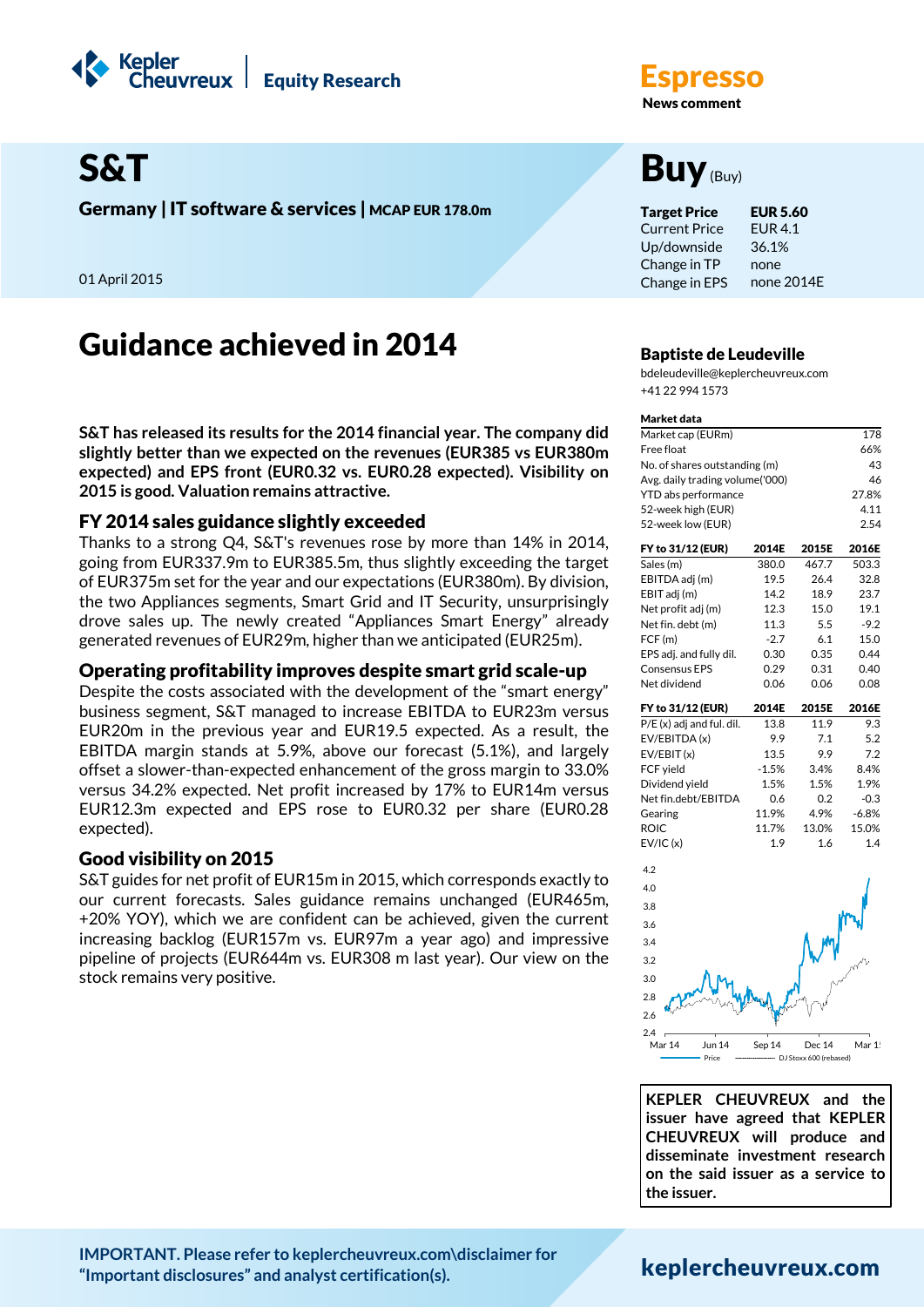

# Key financials

| FY to 31/12 (EUR)                                       | 2009          | 2010           | 2011           | 2012           | 2013           | 2014E          | 2015E          | 2016E          |
|---------------------------------------------------------|---------------|----------------|----------------|----------------|----------------|----------------|----------------|----------------|
| Per share data                                          |               |                |                |                |                |                |                |                |
| EPS adjusted                                            | high          | 0.21           | 0.30           | 0.23           | 0.30           | 0.30           | 0.35           | 0.44           |
| EPS adj and fully diluted                               | high          | 0.21           | 0.30           | 0.23           | 0.30           | 0.30           | 0.35           | 0.44           |
| <b>EPS</b> reported                                     | high          | 0.21           | 0.30           | 0.23           | 0.30           | 0.30           | 0.35           | 0.44           |
| Cash flow per share                                     | high          | $-0.17$        | 0.06           | 0.39           | 0.28           | 0.17           | 0.41           | 0.64           |
| Book value per share                                    | high          | 1.82           | 2.12           | 1.92           | 1.76           | 2.24           | 2.53           | 3.03           |
| Dividend per share<br>Number of shares, YE (m)          | 0.00<br>13.7  | 0.00<br>22.2   | 0.00<br>24.1   | 0.00<br>39.3   | 0.06<br>39.3   | 0.06<br>43.3   | 0.06<br>43.3   | 0.08<br>43.3   |
| <b>Valuation</b>                                        |               |                |                |                |                |                |                |                |
| P/E adjusted                                            | 0.0           | 10.4           | 8.0            | 10.0           | 8.0            | 13.8           | 11.9           | 9.3            |
| P/E adjusted and fully diluted                          | 0.0           | 10.4           | 8.0            | 10.0           | 8.0            | 13.8           | 11.9           | 9.3            |
| P/BV                                                    | 0.0           | 1.2            | 1.1            | 1.2            | 1.4            | 1.8            | 1.6            | 1.4            |
| P/CF                                                    | 0.0           | na             | 38.9           | 6.0            | 8.5            | 24.9           | 10.0           | 6.5            |
| Dividend yield (%)                                      | 0.0%          | 0.0%           | 0.0%           | 0.0%           | 2.5%           | 1.5%           | 1.5%           | 1.9%           |
| FCF yield (%)                                           | 5.0%          | $-8.6%$        | $-2.4%$        | 10.1%          | 5.6%           | $-1.5%$        | 3.4%           | 8.4%           |
| EV/Sales                                                | 0.1           | 0.5            | 0.6            | 0.3            | 0.3            | 0.5            | 0.4            | 0.3            |
| EV/EBITDA                                               | 2.4           | 9.5            | 7.1            | 6.5            | 5.3            | 9.9            | 7.1            | 5.2            |
| EV/EBIT                                                 | 3.4           | 13.3           | 9.1            | 9.6            | 7.4            | 13.5           | 9.9            | 7.2            |
| <b>Income Statement (EURm)</b>                          |               |                |                |                |                |                |                |                |
| Sales                                                   | 59.9          | 80.7           | 153.2          | 339.5          | 337.9          | 380.0          | 467.7          | 503.3          |
| EBITDA adjusted                                         | 2.6           | 4.5            | 12.2           | 16.6           | 20.1           | 19.5           | 26.4           | 32.8           |
| <b>EBIT</b> adjusted                                    | 1.8           | 3.2            | 9.5            | 11.1           | 14.3           | 14.2           | 18.9           | 23.7           |
| Net financial items & associates                        | $-0.4$        | $-0.4$<br>0.0  | $-1.0$         | $-1.4$         | $-2.2$         | $-1.7$         | $-1.7$<br>0.0  | $-1.7$         |
| Others<br>Tax                                           | 0.0<br>1.9    | 1.2            | 0.0<br>$-0.3$  | 0.0<br>$-0.3$  | 0.0<br>$-0.1$  | 0.0<br>0.0     | $-1.7$         | 0.0<br>$-2.2$  |
| Net profit from continuing operations                   | 3.3           | 4.0            | 8.1            | 9.4            | 11.9           | 12.5           | 15.5           | 19.9           |
| Net profit from discontinuing activities                | 0.0           | 0.0            | 0.0            | 0.0            | 0.0            | 0.0            | 0.0            | 0.0            |
| Net profit before minorities                            | 3.3           | 4.0            | 8.1            | 9.4            | 11.9           | 12.5           | 15.5           | 19.9           |
| Net profit reported                                     | 3.3           | 3.7            | 6.9            | 7.3            | 11.7           | 12.3           | 15.0           | 19.1           |
| Net profit adjusted                                     | 3.3           | 3.7            | 6.9            | 7.3            | 11.7           | 12.3           | 15.0           | 19.1           |
| <b>Cash Flow Statement (EURm)</b>                       |               |                |                |                |                |                |                |                |
| Cash flow from operating activities                     | 1.6           | $-3.1$         | 1.4            | 12.3           | 11.1           | 6.8            | 17.8           | 27.6           |
| Capex                                                   | $-0.8$        | $-1.0$         | $-2.8$         | $-3.2$         | $-5.8$         | $-9.5$         | $-11.7$        | $-12.6$        |
| Free cash flow                                          | 0.8           | $-4.1$         | $-1.4$         | 9.1            | 5.3            | $-2.7$         | 6.1            | 15.0           |
| Acquisitions & Divestments                              | 1.0           | $-1.2$         | $-11.6$        | 0.4            | 5.5            | $-10.0$        | 0.0            | 0.0            |
| Dividend paid                                           | 0.0           | 0.0            | $-0.1$         | $-0.3$         | $-0.3$         | $-0.3$         | $-0.3$         | $-0.3$         |
| Others                                                  | $-0.3$        | 3.7            | 1.4            | 0.0            | $-4.5$         | 11.0           | 0.0            | 0.0            |
| Change in net financial debt                            | 1.5           | $-1.6$         | $-11.6$        | 9.3            | 6.0            | $-2.0$         | 5.8            | 14.7           |
| <b>Balance Sheet (EURm)</b>                             |               |                |                |                |                |                |                |                |
| Intangible assets                                       | 10.1          | 20.6           | 40.9           | 38.8           | 44.8           | 56.2           | 58.7           | 60.8           |
| Tangible assets<br>Financial & other non-current assets | 2.2<br>1.7    | 2.7<br>3.0     | 11.1<br>13.6   | 9.9<br>13.7    | 9.0<br>13.9    | 11.8<br>13.9   | 13.4<br>13.9   | 14.8<br>13.9   |
| Total shareholders' equity                              | 18.1          | 33.4           | 54.6           | 63.1           | 71.2           | 95.5           | 112.4          | 134.1          |
| Pension provisions                                      | 0.0           | 0.0            | 0.0            | 0.0            | $0.0\,$        | 0.0            | 0.0            | 0.0            |
| Liabilities and provisions                              | 21.0          | 31.5           | 172.5          | 150.0          | 148.9          | 171.8          | 191.9          | 202.4          |
| Net debt                                                | $-9.3$        | $-5.7$         | 23.6           | 14.9           | 9.3            | 11.3           | 5.5            | $-9.2$         |
| Working capital requirement<br>Invested Capital         | $-4.2$<br>8.1 | 6.1<br>29.4    | 23.2<br>75.2   | 24.3<br>73.1   | 23.9<br>77.6   | 36.0<br>103.9  | 42.8<br>115.0  | 46.4<br>122.0  |
|                                                         |               |                |                |                |                |                |                |                |
| <b>Ratios</b>                                           |               |                |                |                |                |                |                |                |
| <b>ROE (%)</b><br><b>ROIC (%)</b>                       | na            | 14.4%<br>12.8% | 15.6%<br>13.6% | 12.4%<br>11.3% | 17.5%<br>14.2% | 14.8%<br>11.7% | 14.4%<br>13.0% | 15.5%<br>15.0% |
| Net fin. debt / EBITDA (x)                              | na<br>$-3.6$  | $-1.3$         | 1.9            | 0.9            | 0.5            | 0.6            | 0.2            | $-0.3$         |
| Gearing (%)                                             | $-51.0%$      | $-17.0%$       | 43.2%          | 23.6%          | 13.1%          | 11.9%          | 4.9%           | $-6.8%$        |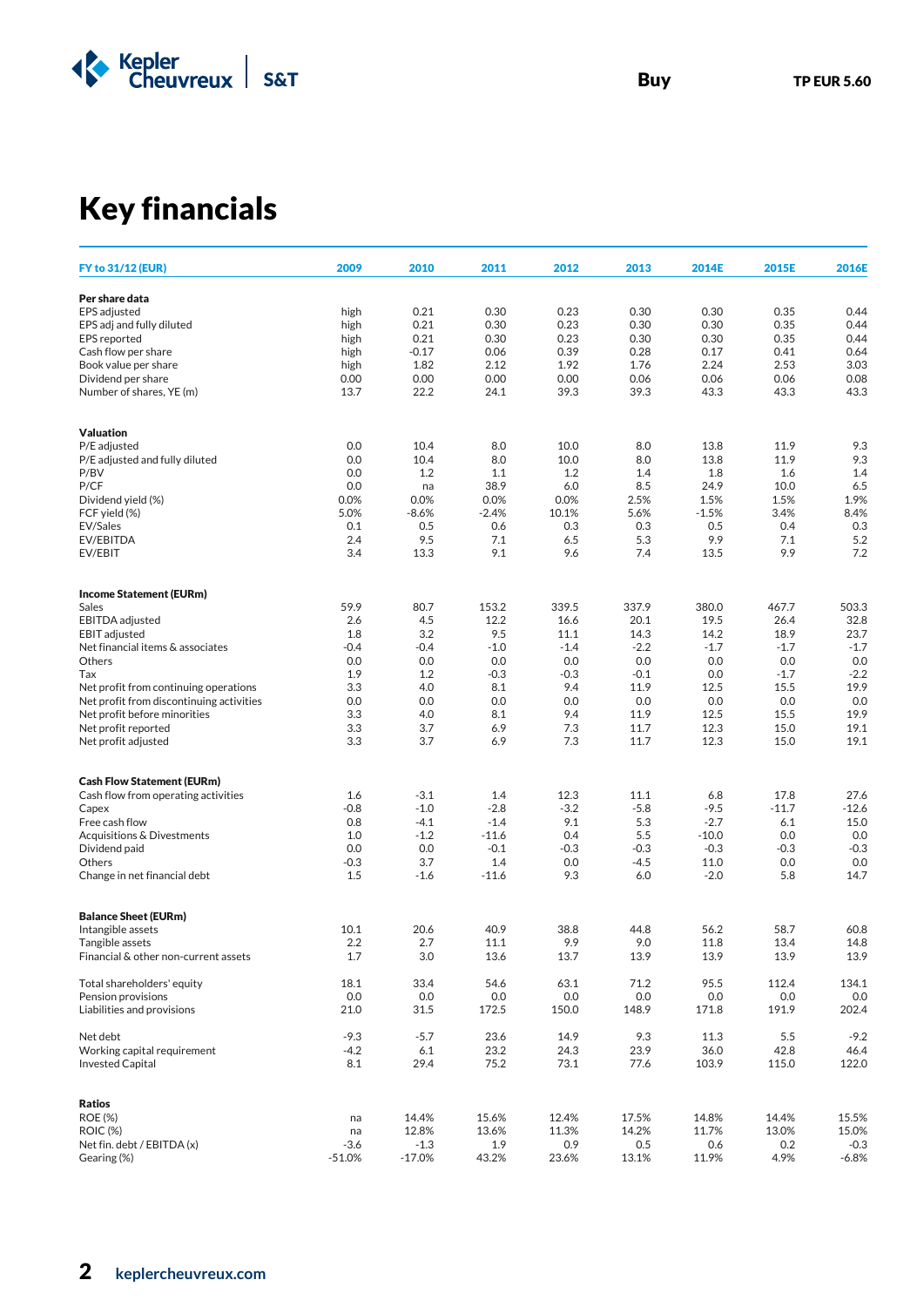